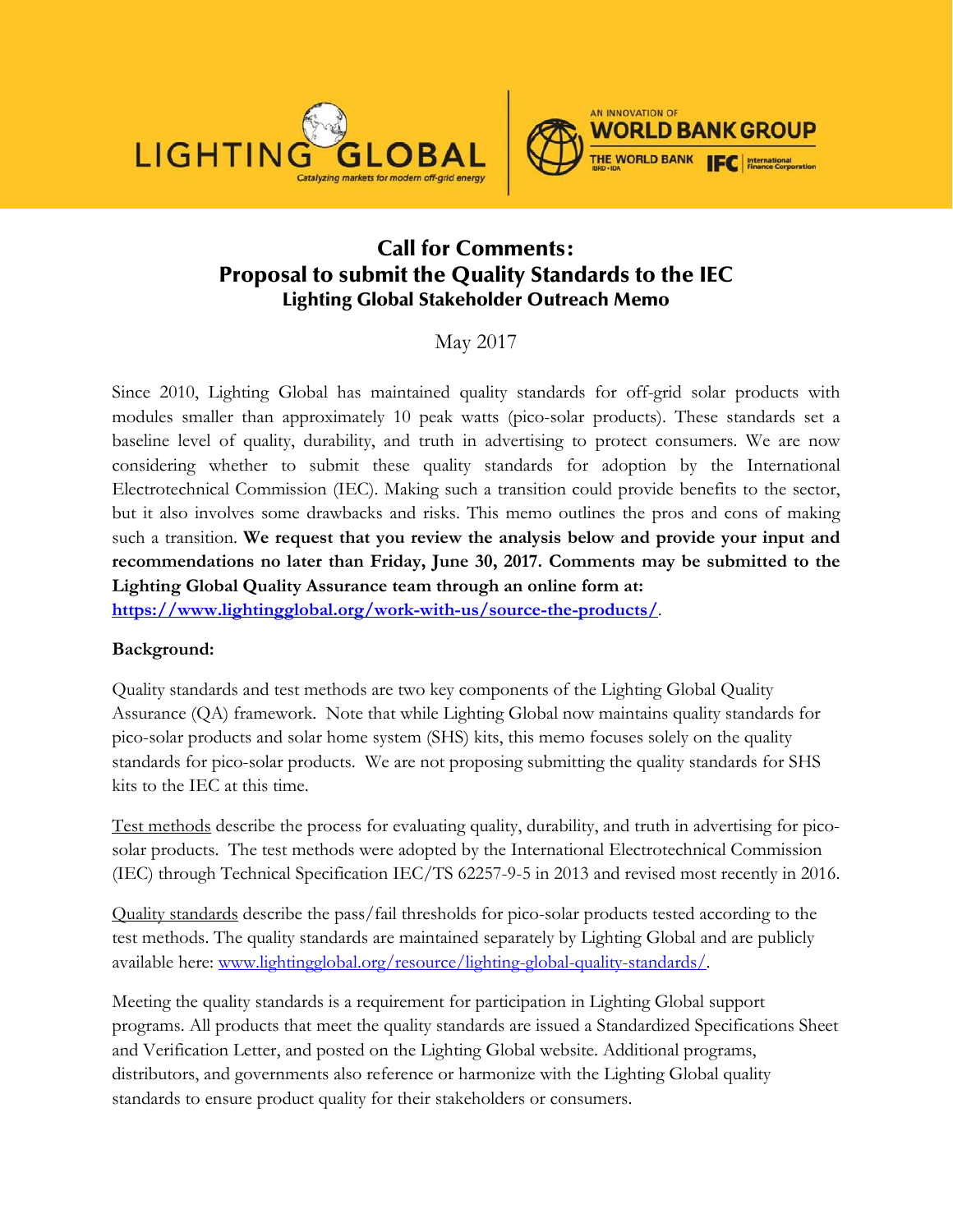#### **Motivation for submitting quality standards to the IEC:**

In cases where governments have expressed an interest to regulate the market for off-grid solar lighting products, Lighting Global has worked with Lighting Africa and Lighting Asia program staff to engage with governments to help ensure that they adopt test methods and standards that are harmonized with IEC/TS 62257-9-5 and the Lighting Global quality standards.

Lighting Global staff have often noted that while governments are accustomed to commonly referencing quality standards and test methods published by international standards bodies such as the IEC, they are hesitant to accept quality standards published by a program such as Lighting Global. We have had success in convincing governments in a few key markets to adopt standards for pico-solar products that are harmonized with the Lighting Global quality standards. However, we have also recently begun to see an increasing number of governments that are proposing their own modified version of these standards. IEC incorporation of the Lighting Global quality standards is therefore expected to simplify and accelerate widespread government adoption of harmonized quality standards.

The IEC is an appropriate organization to maintain the quality standards. The IEC specializes in electrical product standardisation and is one of the first places national standards bodies look for reference standards. Additionally, nearly every country in the world is affiliated with the IEC, and representatives from these countries – including stakeholders from industry, government, and other organizations - can provide input in the development of the standards provided that they join IEC through national standards organizations and participate in periodic meetings. In short, submitting the Lighting Global quality standards to the IEC is expected to:

- Increase the stature of the Lighting Global quality standards and thereby reduce risk of countries adopting divergent standards.
- Provide a formal process for obtaining input from national governments.

### **Concerns with submitting quality standards to the IEC:**

Though submitting the quality standards to the IEC promises to improve the government adoption process, the transition comes with several concerns as outlined below:

• Less flexible standards. The quality standards would be slower to respond to the needs of a rapidly changing market. Whenever a needed change to the quality standards is identified, the change would need to go through the IEC review process. It generally takes at least a year to update IEC standards, and the process can be longer if the changes are significant or controversial. In general, it is reasonable to assume that the standards would be updated at most every 2-3 years under the IEC framework. For reference, we have historically made substantial updates to the Lighting Global quality standards approximately a yearly basis, with smaller revisions for clarity as needed.